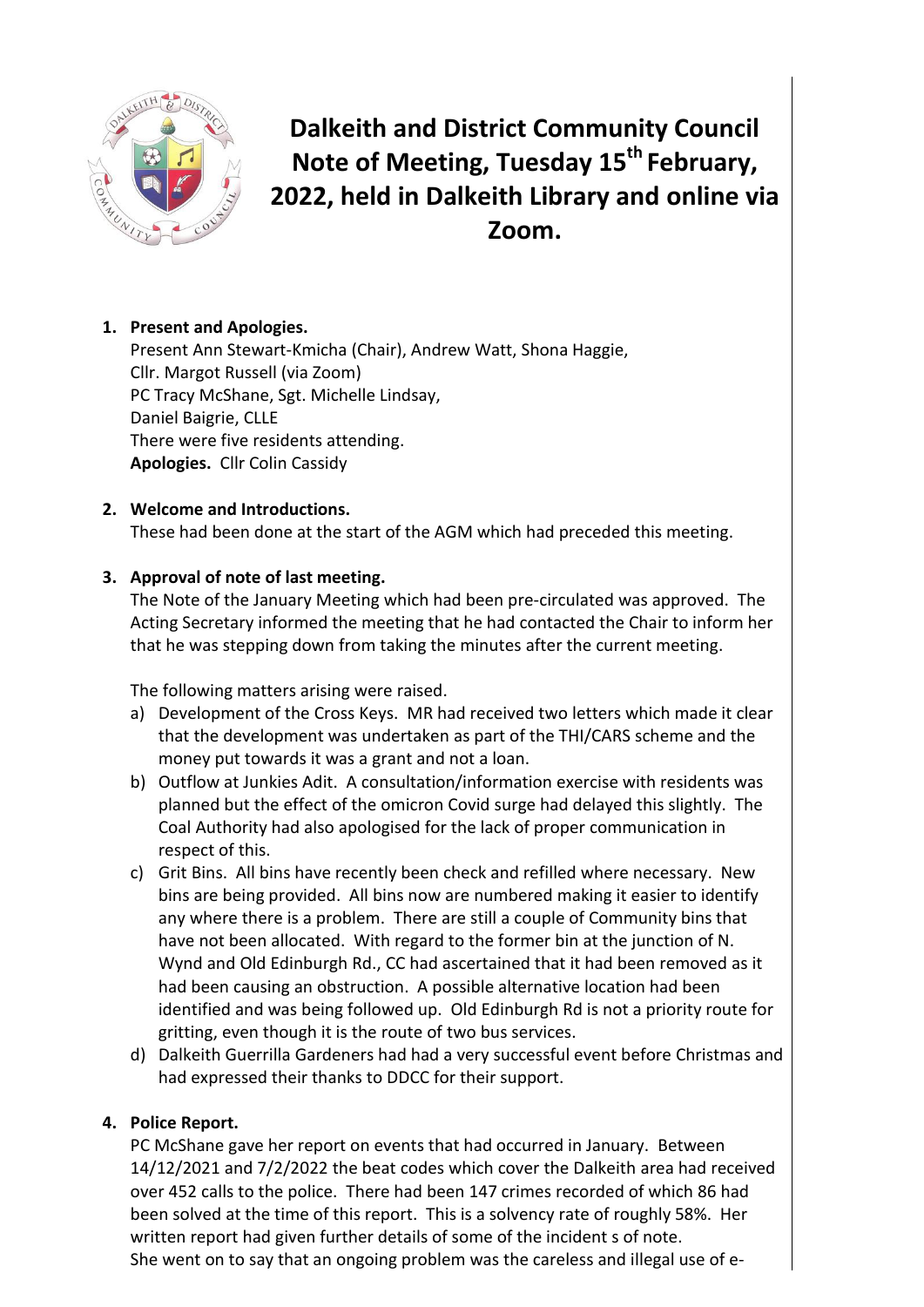Scooters and e-Bikes. This is partly because e-Scooters are widely available to purchase but cannot legally be used in public spaces. Likewise irresponsible and sometimes illegal use of bikes was causing annoyance and danger to members of the public when they were ridden along pavements at speed.

Sgt Lindsay said that there was an increase in illegal hare coursing in the area and also more incidents of dogs worrying livestock, especially with the lambing season beginning. She also said that Water safety was being looked at in conjunction with the Scottish Fire and Rescue Service and the Scottish Ambulance Service.

## **5. Councillors Reports.**

These focussed on the main Midlothian Council meeting which had taken place earlier in the day.

- **a)** *Environmental Crime Enforcement team.*This was to be piloted for 12 months and the firm providing the enforcement officers for parking would also provide a team to enforce the rules regarding environmental issues such as dog fouling and illegal fly tipping. This would be achieved by issuing fixed penalty notices to offenders. The upgrade to the CCTV system would assist in identifying offenders.
- **b)** *Issues in the High St. Pedestrian Crossing at Crystal Mount.* This had been delayed by Covid associated issues within the workforce. It was hoped it would be done soon. A solution to the many commercial waste bins from premises in the vicinity of the Cavaliere was being proposed which would create a separate bay for the bins and involve extending the pavement. It was felt accurate plans of what was proposed would be helpful as there was a danger the solution to one problem might only serve to exacerbate another.
- **c)** *Site of former Lugton Inn.*The owner of the site had been contacted and it was hoped he was going to have the site tidied up. If not, it was likely he would be served with a formal notice to have this done.
- **d)** *MARC building in Woodburn.*A new porch is to be erected on the front of the building and the railings removed as they are problematical for wheelchair access. It was hoped that the Developer Contribution that the Council has to make on the old DHS site might be spent on the MARC building, perhaps to initiate some of the ideas that had been in the design project carried out a few years previously.
- **e)** *Meeting.*There had been a meeting at Dalkeith Miners Club in connection with the Bill currently going through the Scottish Parliament which it was hoped would have the criminal records of those arrested during the miners' strike quashed.
- **f)** *Council Tax.* Council Tax was to be increased but not by the maximum allowable percentage. A new Welfare Fund would help reduce the shortfall so this year should be alright, but subsequent years might be difficult.

In answer to questions from residents she said that the Brown Bin garden refuse service was to continue as a charged service.

It was agreed that Midlothian's Libraries were a very important service which should be maintained.

### **6. Planning**

- a) As part of the Coal Authority plan for treating the outflow at Junkies Adit, it was proposed that the old sawmill and house which had been on an 1822 map should be demolished. The current tenants would have to move out.
- b) The tree at the Post Office delivery depot was now to be crowned.
- **c)** A joint meeting with Eskbank & Newbattle CC had been held to hear about the Conservation Area Appraisal that was being undertaken. It was thought another joint meeting to consider the planning applications at Sheriffhall South might be beneficial.